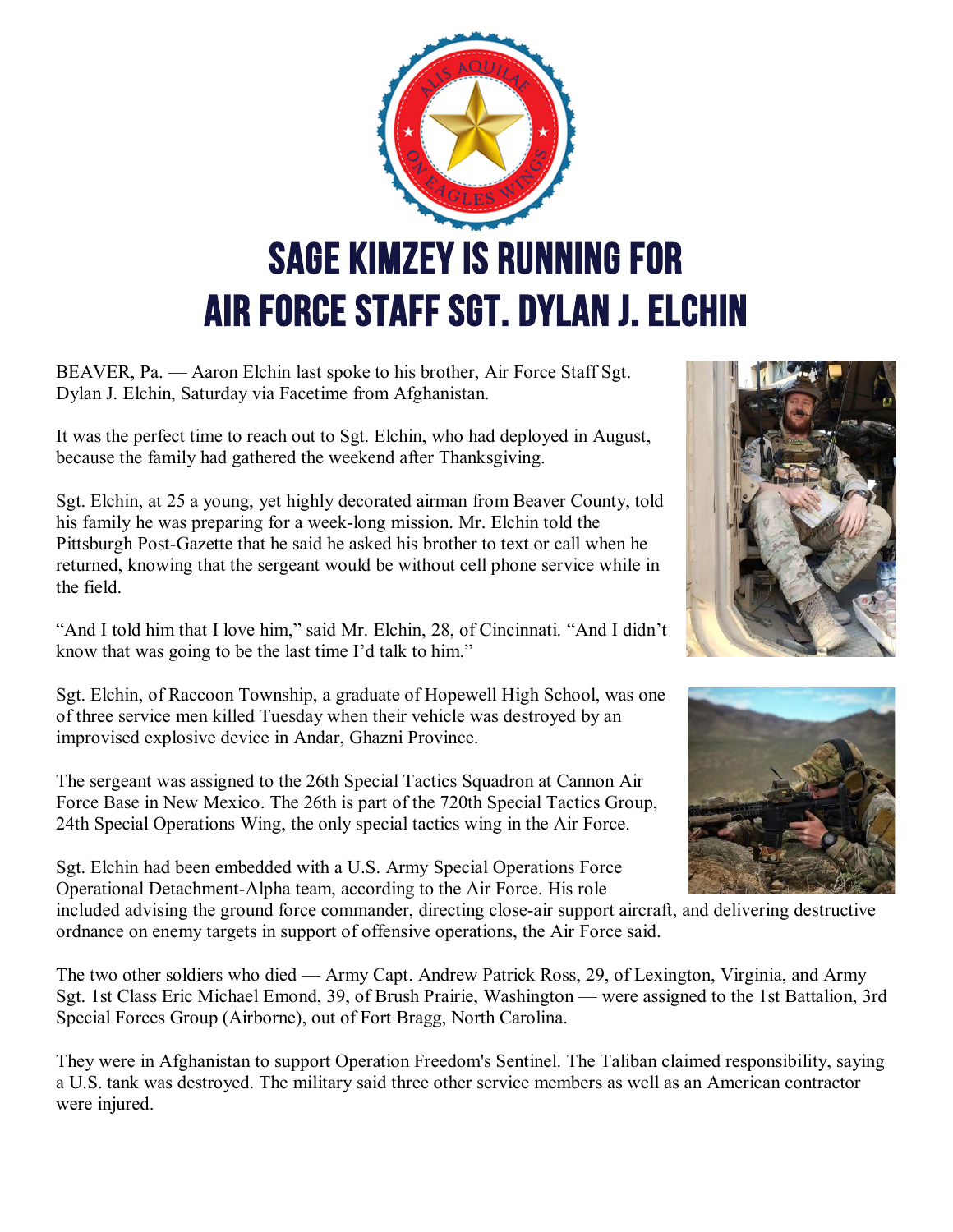



As a special tactics combat controller, Sgt. Elchin was trained for immediate deployment into combat operations such as precision strike and personnel recovery, according to the Air Force. He was skilled in reconnaissance operations, air traffic control and terminal attack control operations.

"Dylan had an unusual drive to succeed and contribute to the team. He displayed maturity and stoicism beyond his years, and was always level-headed, no matter the situation," Lt. Col. Gregory Walsh, 26th STS commander, said in a statement. "Our thoughts and prayers go out to Dylan's family, fiancé and friends. He will be sorely missed, but never forgotten."

Sgt. Elchin's awards and decorations included the Bronze Star Medal for heroic or meritorious service in a combat zone, a Purple Heart for suffering a wound, the Army Commendation Medal

with Valor and the Air Force Commendation Medal, among many others.

"I think it is very unusual to be so highly decorated" at such a young age, said Mr. Elchin, who served in the Army for eight years. "But you've got to understand, Dylan was very dedicated in everything that he did, so I'm not surprised that he got as far as he did."

Sgt. Elchin enlisted as a special tactics combat controller Aug. 7, 2012, shortly after graduating from Hopewell High School, according to the Air Force. He entered a twoyear combat control training program and was assigned to the special tactics squadron upon completion.

Mr. Elchin said his brother always had an interest in serving, and may have been inspired by his grandfather and other family members who were in the military.

"By the time he was a teenager he was reading up on it, and he was in the Boy Scouts prior to that," Mr. Elchin said. "He's just always had that mentality that that was something he was going to do."

Sgt. Elchin had a variety of interests, according to his brother. He liked to build, and participated in his school's shop program. He was a horn player in the high school band.



Sgt. Elchin attended the Beaver Area School District until he moved to Hopewell High after his junior year in 2011, said Beaver Area superintendent Carrie Rowe.

"As his middle school principal, I remember him being a reserved and friendly student. In middle school he played in the band and enjoyed learning to design and make things in the wood and metal shop," she said in a statement Wednesday night. "Dylan was also kind to students with intellectual disabilities and was part of a